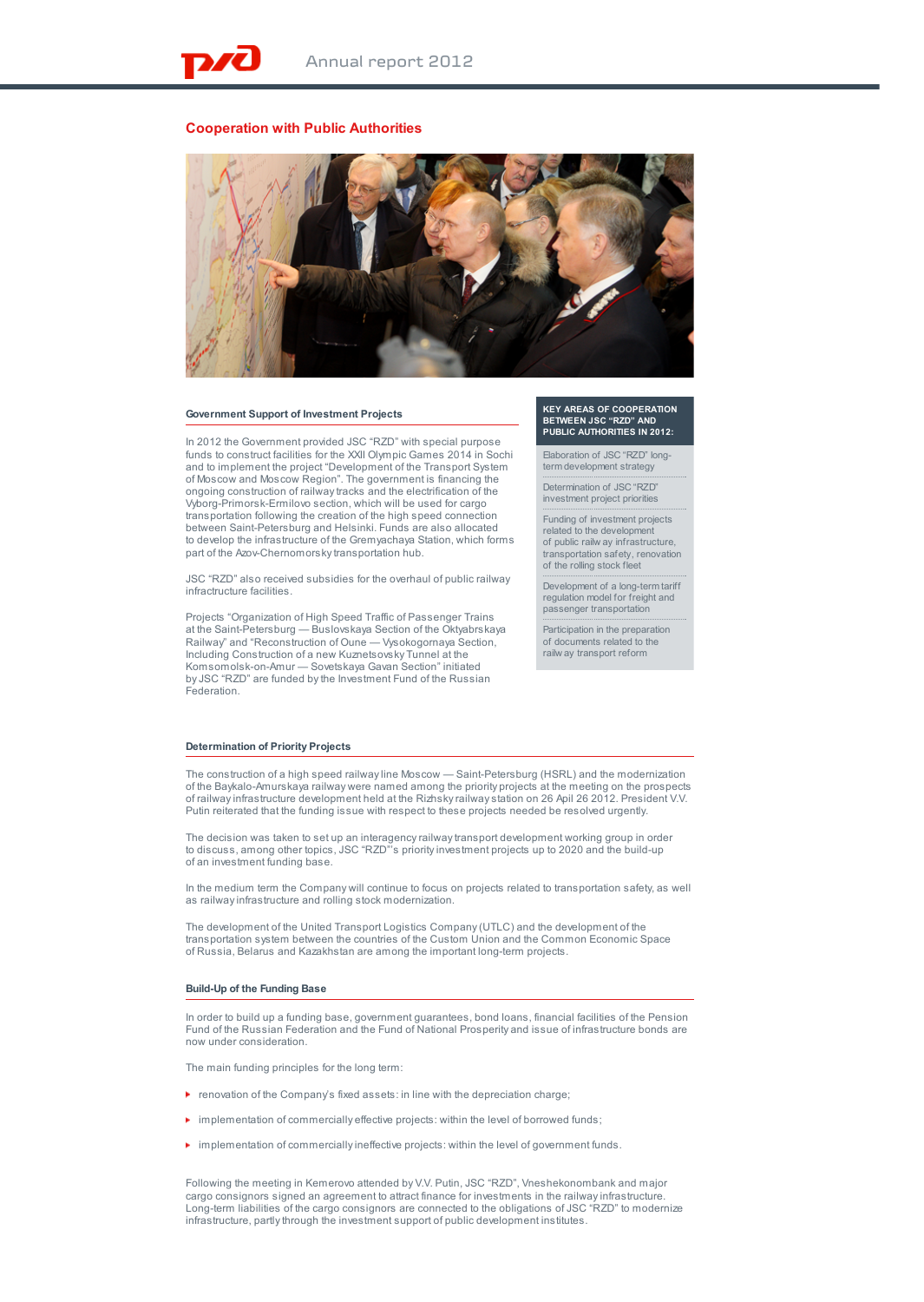## **Tariff Regulation**

Following the meeting in Kemerovo on 5 August 2012, Chairman of the Russian Government, D. A. Medvedev, instructed the respective Ministries to develop, in cooperation with JSC "RZD", proposals to intoduce long-term railway tariff regulation methods.

The Ministry of Economic Development of the Russian Federation was instructed to assume a 7% tariff adjustment in 2013 and a tariff adjustment, not exceeding the inflation rate, in 2014 for the 2013-2015 forecast of social and economic development of the country.

## **Other Types of Direct Government Support**

Funds, according to the Decree of the Government of the Russian Federation No 844 dated 17 October 17 2011 on the compensation of revenue losses resulting from government regulation of tariffs for the use of public railway infrastructure services in passenger suburban transportation, remained at the same level. As in 2011, RUR 25 bln were provided from the federal budget for those purposes in 2012.

The Federal Law on Budget provides for the funding of new motor vehicles transportation via railroads as part of its support of Russian motor vehicle manufacturers. In 2012, these funds amounted to RUR 2,774.6 mln.

Furthermore, government funds (totalling RUB 1 bln are allocated:

- $\blacktriangleright$  to help protect railway infrastructure against illegal interference;
- $\blacktriangleright$  to compensate revenue losses resulting from the establishment of an exclusive tariff for the transportation of grain, flour and cereal products;
- to compensate revenue losses resulting from tariff regulation of passenger long distance transportation (open-plan and sitting cars);
- to compensate revenue losses resulting from the social service transportation of pupils and students.

#### **Draft Laws and Regulations**

The Federal bills "On Amendment of the Federal Law Charter of Railway Transport of the Russian Federation" and "On Railway Transport of the Russian Federation" were developed in cooperation with the Ministry of Transport of the Russian Federation and introduced in the Government of the Russian Federation. The bills specify legal regulation of the railway transport's economic activities and are aimed at improving market competition.

The federal bill "On Amendment of Certain Legislation Acts of the Russian Federation Related to Transport Safety Issues" covers the comprehensive settlement of issues related to transportation safety through inspection procedures.

A draft of the Concept of Suburban Passenger Railway Transportation Development was developed in cooperation with the Ministry of Economic Development. It was examined at the session of the Governmental Transport and Communications Commission (chairman: deputy chairman of the Government of the Russian Federation, Mr. A. Dvorkovitch) and was supported by the Civic Chamber of the Russian Federation. According to the Concept, a government order is a mechanism for funding suburban passenger transportation services and public railway infrastructure services. The Concept imposes on the constituents of the Russian Federation absolute obligations for the determination of economically sound tariffs for passenger transportation and for the compensation of revenue losses of suburban passenger services companies resulting from government tariff regulation. Furthermore, the Concept provides for improvement in laws regulating fare evasion on the suburban railway transport.

Implementation of the Concept will lead to a significant increase in the quality of suburban passenger railway services used by more than 10 million people.



**JSC "RZD" achieved all targets related to projects connected with the instructions of the Russian Government**

#### **Changes in Statutory Activities**

CHANGES IN STATUTORY ACTIVITIES